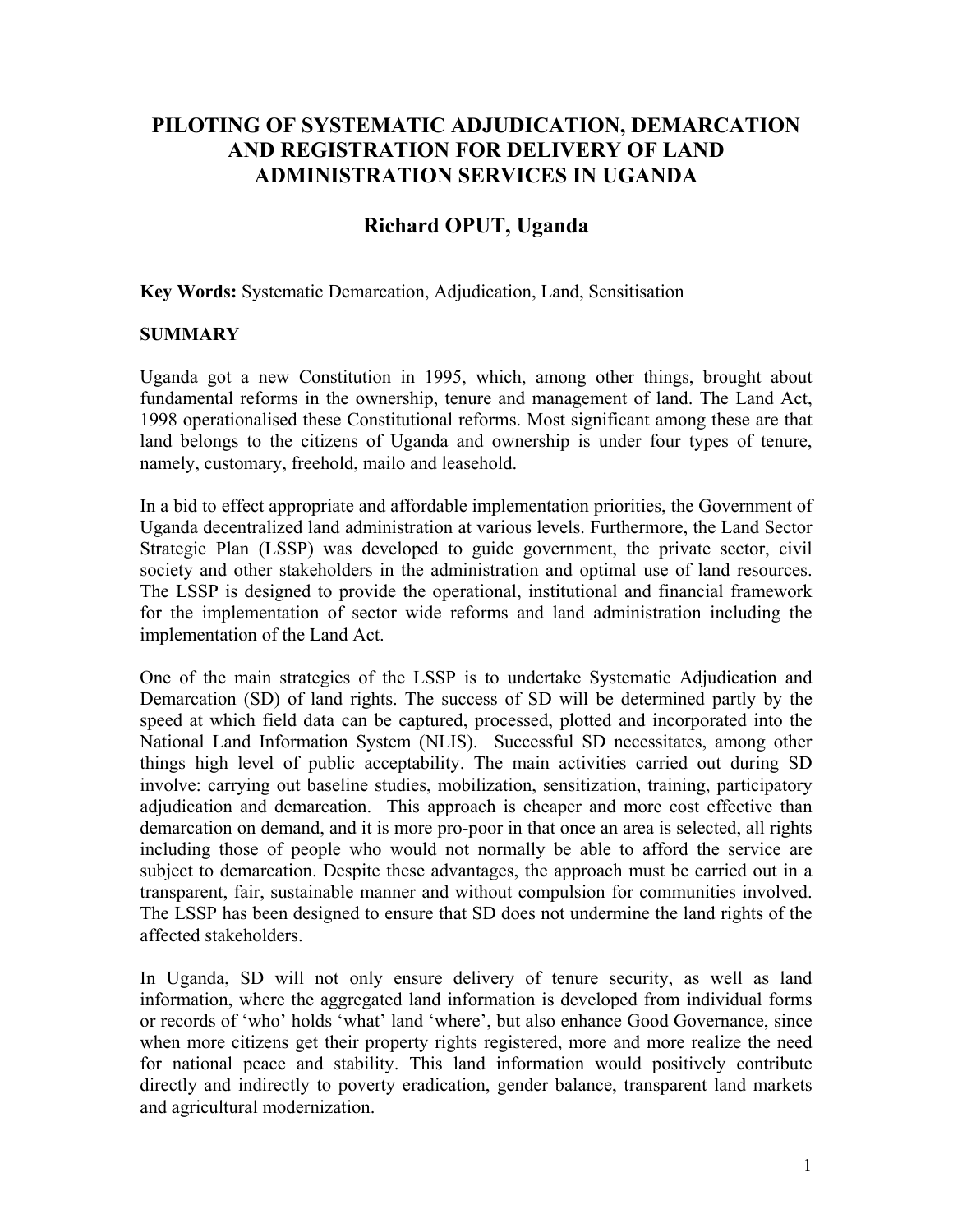# **2. BACKGROUND**

Uganda got a new Constitution in 1995, which, among other things, brought about fundamental reforms in the ownership, tenure and management of land, the most significant of which is that land belongs to the citizens of Uganda who own it in accordance with the four types of tenure namely, customary, freehold, mailo and leasehold.

The Constitution together with the Land Act (which operationalizes the constitutional provisions) put in place measures and institutions to enable the citizens hold this land. Most significant of this is the recognition of customary tenure as legitimate tenure and providing for its regulation, administration and management. These laws enable the customary owners to acquire certificates of ownership and to convert customary and leasehold tenure to freehold and, for security of occupancy on mailo, freehold or leasehold land for lawful or bonafide occupants.

# **2.1 Key Legislative Provisions on Land**

### **2.1.1 Constitution of Uganda, 1995**

- Land in Uganda belongs to the citizens of Uganda who own it under customary, mailo, freehold or leasehold tenure.
- Government may acquire land in public interest.
- Government or a local government shall hold in trust and protect natural lakes, rivers, wetlands, forest reserves, national parks and land reserved for ecological and tourist purposes.
- Non-citizens may acquire leases.
- Parliament is to make a law regulating the relationship between lawful or bona fide occupiers of land and registered owners of land
- Parliament is also to make a law providing for the acquisition of registered interest by lawful or bona fide occupants
- The Uganda Land Commission is to manage Government land
- District Land Boards and District Land Tribunals are to be established.

# **2.1.2 Land Act, 1998**

- Definition of the land tenure systems (customary, mailo, freehold, leasehold)
- Customary land owners may acquire a certificate of customary ownership for their land as conclusive evidence of their rights
- A person may apply for a freehold, or may convert their customary ownership to freehold
- Communities may form Communal Land Associations and manage common land under a Common Property Management Scheme
- Tenants on registered land have security of occupancy and can apply for a certificate of occupancy for the land they occupy.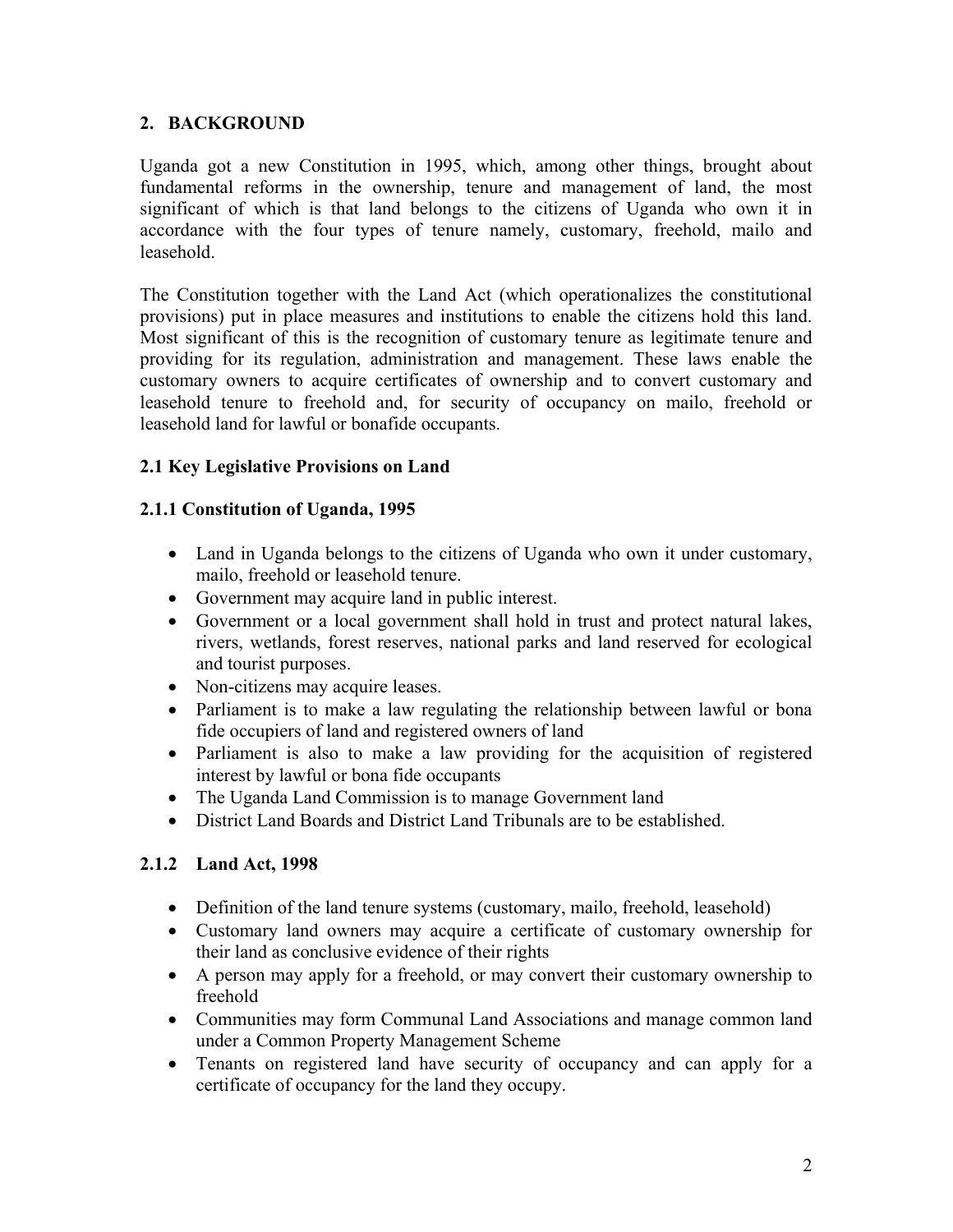- Spouses and children must consent to transactions in land on which the live, occupy and derive sustenance. For orphans, the Land Committee must give consent.
- A Land Fund is to be established to assist people to acquire registerable interests in land, and to facilitate Government to resettle landless people.
- Operationalizes Uganda Land Commission, District Land Boards, and District Land Tribunals
- Requires establishment of District Land Offices, Sub-county Land Tribunals, and Parish Land Committees.

The Land Act created the ideal but gigantic land administration institutions that caused implementation pitfalls. For example, given that at the time of passing the Land Act there were 45 Districts, 962 Sub-Counties and 4517 Parishes, there was neither the human nor financial capacity for delivery of land services at the level provided for in the Land Act. Even with adequate financial resources, the supply of trained and competent professionals was insufficient.

# **2.1.3 Amendments to the Land Act**

Resulting from the challenges involving implementation of the Land Act, 1998 amendments to the Act were enacted: The Land (Amendment) Act, 2001 - to enable Magistrates' Courts and Local Council Courts to continue handling land disputes until the Dispute resolution institutions were established. The Land (Amendment) Act, 2004 was enacted to mainly streamline the administrative structures of the land administration system.

### **2.2 The Land Sector Strategic Plan (LSSP)**

To assist Government of Uganda to determine appropriate and affordable implementation priorities, The Land Act Implementation Study (LAIS) was carried out to examine institutional, financial and technical needs for implementation and assess the social, economic and environmental implications of the Land Act, 1998. When Cabinet considered the recommendations on the Land Act Implementation Study, it directed that a Strategic Action Plan be developed for implementation of land sector reforms. The Strategic Action Plan (SAP) was developed which paved the way for consultations countrywide.

To ensure maximum contribution of the Land Sector to the implementation of government programmes including Plan for the Modernization of Agriculture (PMA), the Ministry of Water, Lands and Environment developed the Land Sector Strategic Plan (LSSP), which Cabinet approved for implementation in July, 2002. The LSSP is designed to provide the operational, institutional and financial framework for the implementation of sector wide reforms and land management including the implementation of the Land Act. It is intended to guide government, the private sector and civil society in the management and use of Uganda's land resources.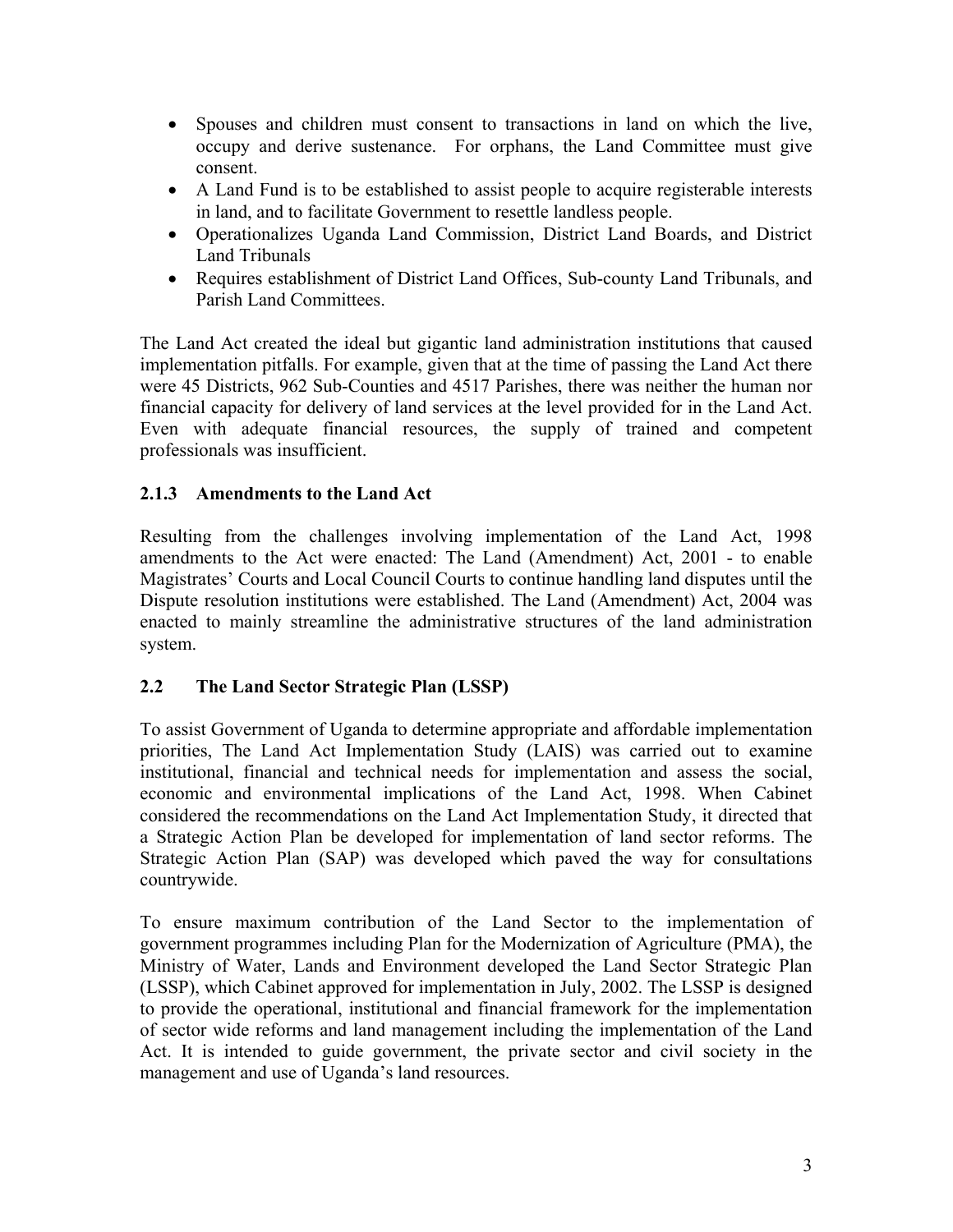#### **2.2.1 Key Issues for the Land Sector**

The following have been identified as issues that the Land Sector must deal with. Population growth, low rate of land utilization, land tenure insecurity, low awareness of land issues, incomplete policy framework and inadequate capacity for service delivery.

For Systematic demarcation to be effectively and satisfactorily implemented, land administration institutions need to be in place. These are decentralised land administration institutions provided for in the Constitution and operationalized by the Land Act and the subsequent amendments. The various levels at which they operate are:

*District Level***:** District Land Boards, District Land Offices (each with 5 professionals - Surveyor, Registrar of Titles, Land Officer, Valuer and Physical Planner), District Land Tribunals

*Sub-County Level***:** Recorders (Sub-County Chiefs), Area Land Committees, Local council III Executive Committee Court.

*Parish Level*: Local Council II Executive Court and where appropriate, the Area Land **Committee** 

The LSSP is therefore designed to remove barriers to increased land utilization, to broaden land services to rural areas and customary land, to address inequality, tenure insecurity and inequitable systems and processes, to strengthen the land rights of the vulnerable, and of women, to empower local governments and communities to make and implement their own policies and plans for their land, and to provide an appropriate and supportive framework for sound environmental and natural resource management

### **3.0 SYSTEMATIC ADJUDICATION AND DEMARCATION**

### **3.1 An Overview of Systematic Demarcation in Uganda**

One of the main strategies of the LSSP is to undertake systematic adjudication and demarcation of land rights.

Systematic Demarcation refers to a technical approach for demarcating all land rights within a selected administrative area. Advantages of this approach are that it is cheaper and more cost effective than demarcation on demand. Systematic Demarcation is propoor in that once an area is selected, all rights including those of people who would not ordinarily be able to afford the service, are subject to demarcation. A number of principles have been incorporated into the LSSP designed to ensure systematic demarcation does not undermine the land rights of those affected but instead that it is carried out with the participation of the entire area including the politicians to ensure the desired outcomes are achieved. These principles are:

• the decision to demarcate is based on local demand, not on central dictate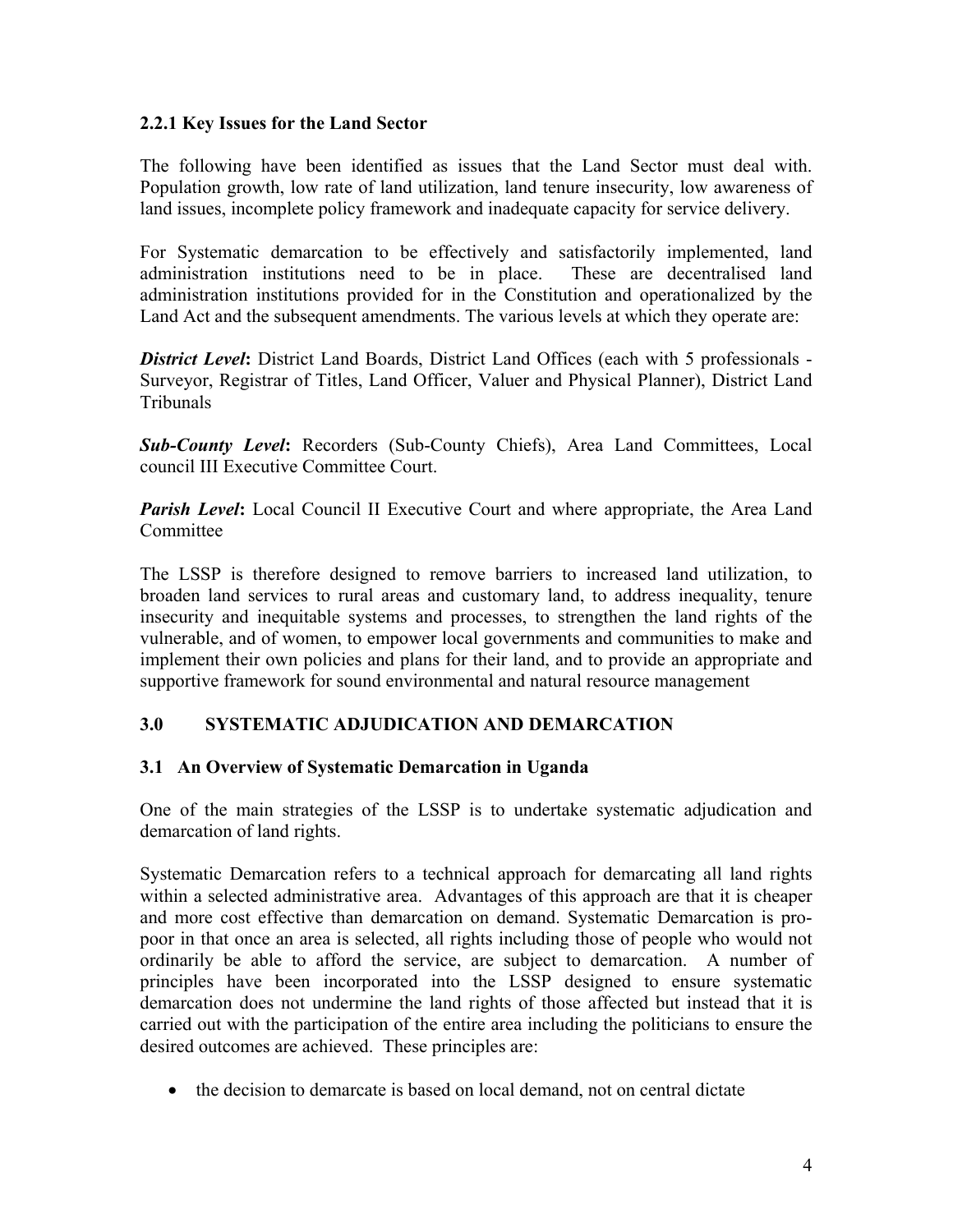- where demand exceeds the capacity to deliver, areas are selected according to agreed criteria of environmental, social or economic benefit
- the level and nature of rights to be demarcated are determined at local level by affected communities in order to reflect local circumstances
- all those affected have the right to equal protection throughout the adjudication and demarcation process
- the process is transparent and accountable. Communities and individuals have the right to contest decisions of the adjudication team
- The systematic demarcation approach is being piloted during Phase One and outcomes monitored carefully. Where appropriate, the approach is broadened to incorporate other techniques including land readjustment, participatory land use planning, valuation, or market based land consolidation.

# **3.2 Justification for Systematic Demarcation in the National Development Agenda**

In Uganda, systematic demarcation will deliver tenure security, as well as land information, where the aggregated land information is developed from individual forms or records of 'who' holds 'what' land 'where'. This land information does not only contribute directly and indirectly to poverty eradication, gender balance and agricultural modernisation, but is in fact necessary in enabling cost-effective policies to be put in place.

There is a need to spend a greater proportion of the country's resources on systematic demarcation and recording of land holdings in customary areas. An important component of tenure security is the confidence with which one can transact (lend, sell, lease) in land. With population growth, specialization and incorporation of rural areas into market economies, and the importance of being able to transact in property rights rises. There is already a thriving informal land market in some areas. Recording of land ownership should reduce the costs associated with transactions.

There is evidence that the most occurring types of land disputes with potential to erupt into social strife are either boundary related (30%) and/ or encroachment based (26%). When there is documentary evidence to a parcel of land, the conflict is deterred.

Secondly, production benefits are more likely to accrue from tenure reform of which systematic demarcation is part and better land management where farm support services are made available. There is a strong case for focusing the implementation of the Land Act in areas where infrastructure and services are being made available and where returns are likely to be greatest in the short run.

Information gained from systematic demarcation and the land information management system will be useful for a range of national and local government activities, including:

- Good Governance by allowing individuals to check their land rights and those of their neighbours
- The physical location of additional health clinics and dispensaries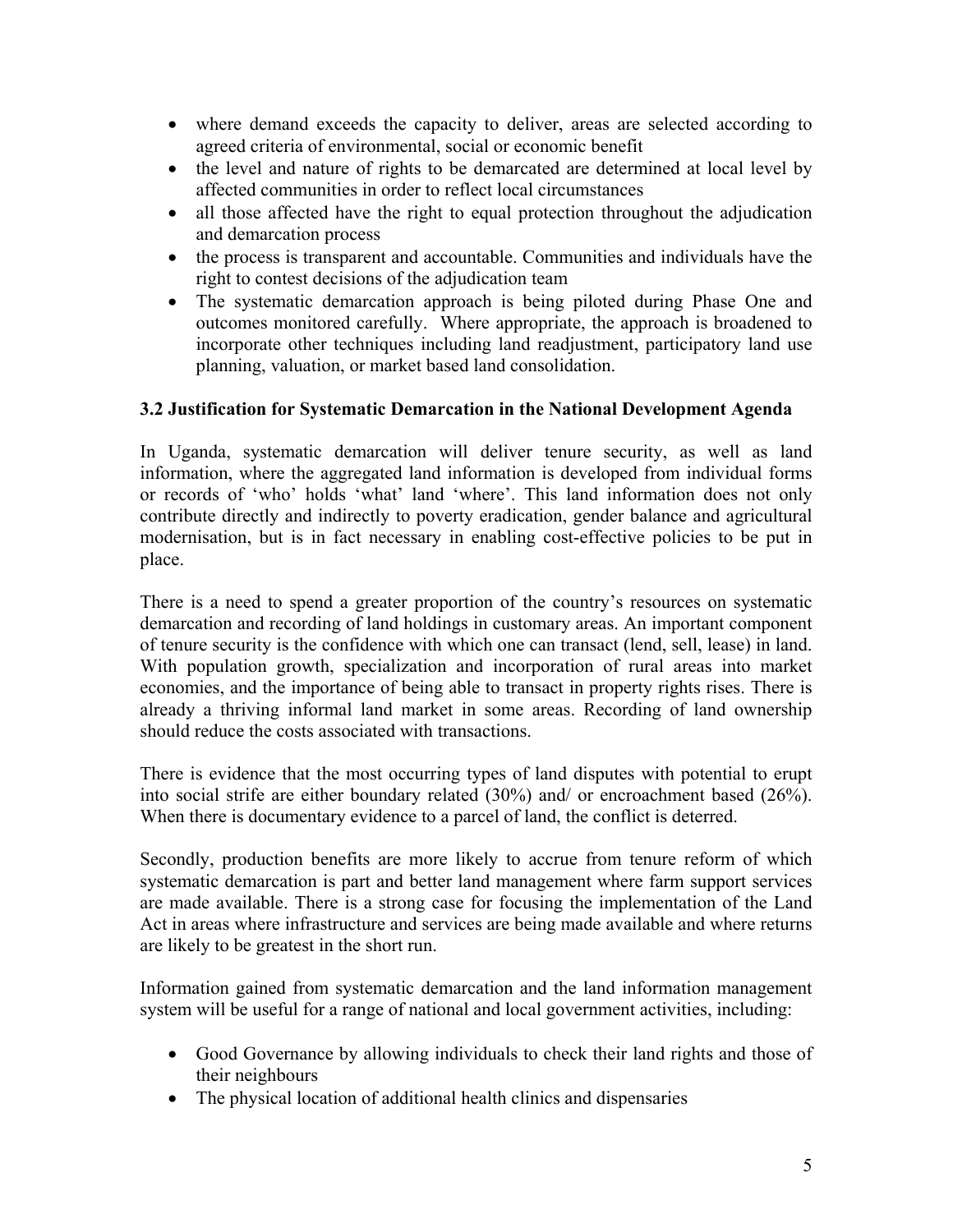- The provision of more school classrooms in line with the population density
- Determining the pattern of rural feeder roads, and minimizing the costs of land acquisition, especially for roads through town areas
- Arranging village water supplies; and location of water pumps
- Planning for the introduction of rural electrification on a commercial basis
- Providing the basis for implementing cost-recovery and user-charges for water, electricity, and other utilities to be provided by the private sector
- Preparations for the National Census, and reducing the expenditures required for satellite imagery and the sampling of households across the country
- Assistance in land dispute resolution and a reduction in costs for tribunals/appeals
- Improving the estimation and collection of local government taxes
- Strengthening the rural tax base and revenues from Graduated Tax; PAYE, VAT
- Preparation of requests for additional Government/donor budget support for sector-wide approaches for funding under: PEAP; PMA; decentralization; health sector, education sector; and land sector programmes

In summary, a Land Information Management System based on systematic demarcation will enable more efficient physical and economic planning at the District and national level for the provision of social and economic services' provide additional funding' and help to strengthen the local tax base so as to finance sustainable development for poverty eradication.

# **3.3 Procedure Adopted for Systematic Adjudication and Demarcation Pilot Schemes**

# **3.3.1 Baseline Studies**

Baseline studies are conducted under the supervision of the Systematic Demarcation Technical Committee ((SDTC), which is a multi-disciplinary and multi-sectoral committee), for gauging community expectations, gleaning the nature of the socialcultural dynamics that may have impact on the program, assessing the existing land conflicts and assessing the impact of the program at a later date. Highlights of the baseline shall be used to design strategies for smooth implementation.

### **3.3.2 Mobilisation and Sensitization**

Confidence and consensus building are the major elements for the success of the SD program and this can best be achieved through effective mobilisation and sensitization. Therefore, these two elements must be given top priority in the execution of the program.

# **3.3.3 Training**

A training manual was developed to ensure training of the members of the Systematic Demarcation Team. Systematic Demarcation knowledge is to be largely acquired through training sessions that involve fieldwork as well. This training is part of a wider process required to impart the relevant skills for the successful implementation of Systematic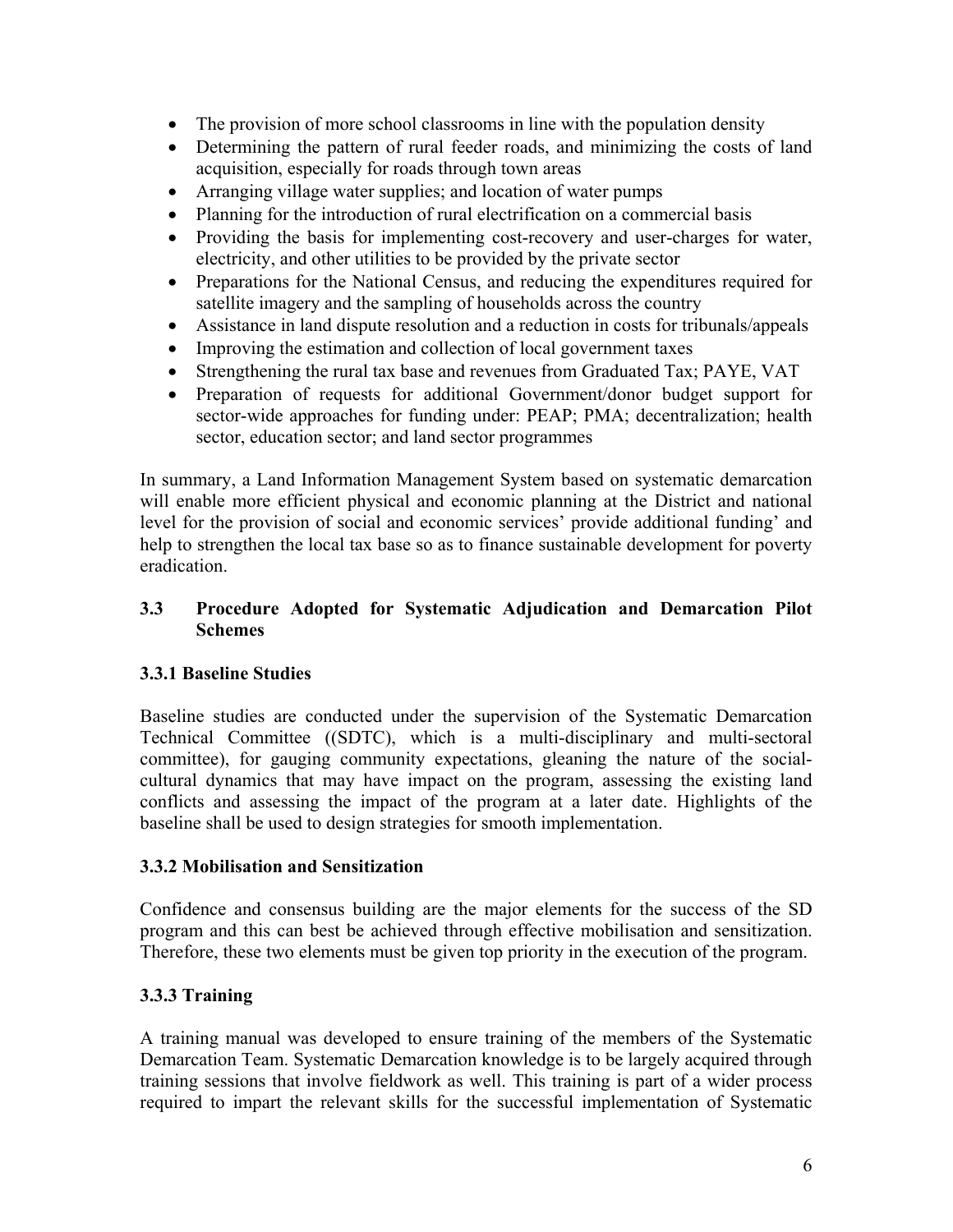Demarcation. It is the expectation that those trained will have attended other sensitization workshops and acquired the required knowledge about the Land Act and other Land Issues.

## **3.3 Adjudication and Demarcation Procedures**

# **3.4.1 Notification for Conducting Adjudication and Demarcation**

The communities are notified about the SD exercise and this notice is placed two weeks before the commencement of the exercise. These notices are posted in public venues including community, health, trading centres, as well as in market places.

# **3.4.2 Sensitization**

Sensitization is a continuous process following the massive village mobilisation and sensitization exercises.Announcements on radios and other print media that have national coverage are placed to inform the public about the program. Posters and other means are also concurrently used. The announcements indicate the date and schedule for adjudication in the selected villages inviting concerned parties. Emphasis is put on utilizing local FM radio stations which are spread nation wide and have a wide listenership.

# **3.4.3 Adjudication and Dispute Resolution**

The Adjudication Team which includes the Area Land Committees (ALC) are directly responsible for carrying out adjudication in the pilot area. They are also responsible for identification of land disputes and as much as possible amicably settle them. Where they fail, the unsettled disputes are forwarded to LC courts, Land Tribunals or High Court depending on the subject value of the dispute. It is expected that most of the land disputes are resolved before or during demarcation.

As a general principle, land disputes are resolved using customary rules in the area, which should not be contrary to the principles of natural justice and equity. The customary rules that deny the rights of women, children, and the disabled and other marginalized groups are not applied.

Adjudication and Dispute resolution only takes place in the presence of all affected parties. All proceedings are conducted in a transparent manner. It is the responsibility of the ALC to record the proceedings and the final resolution of disputes. These records must be kept safely with the Recorder (who is the Sub-County Chief in the area) and be accessible to the public on request.

The following types of disputes are expected to arise during systematic demarcation: boundary disputes, succession disputes, ownership disputes, landlord/tenant disputes, community versus individual interests, government/individual disputes.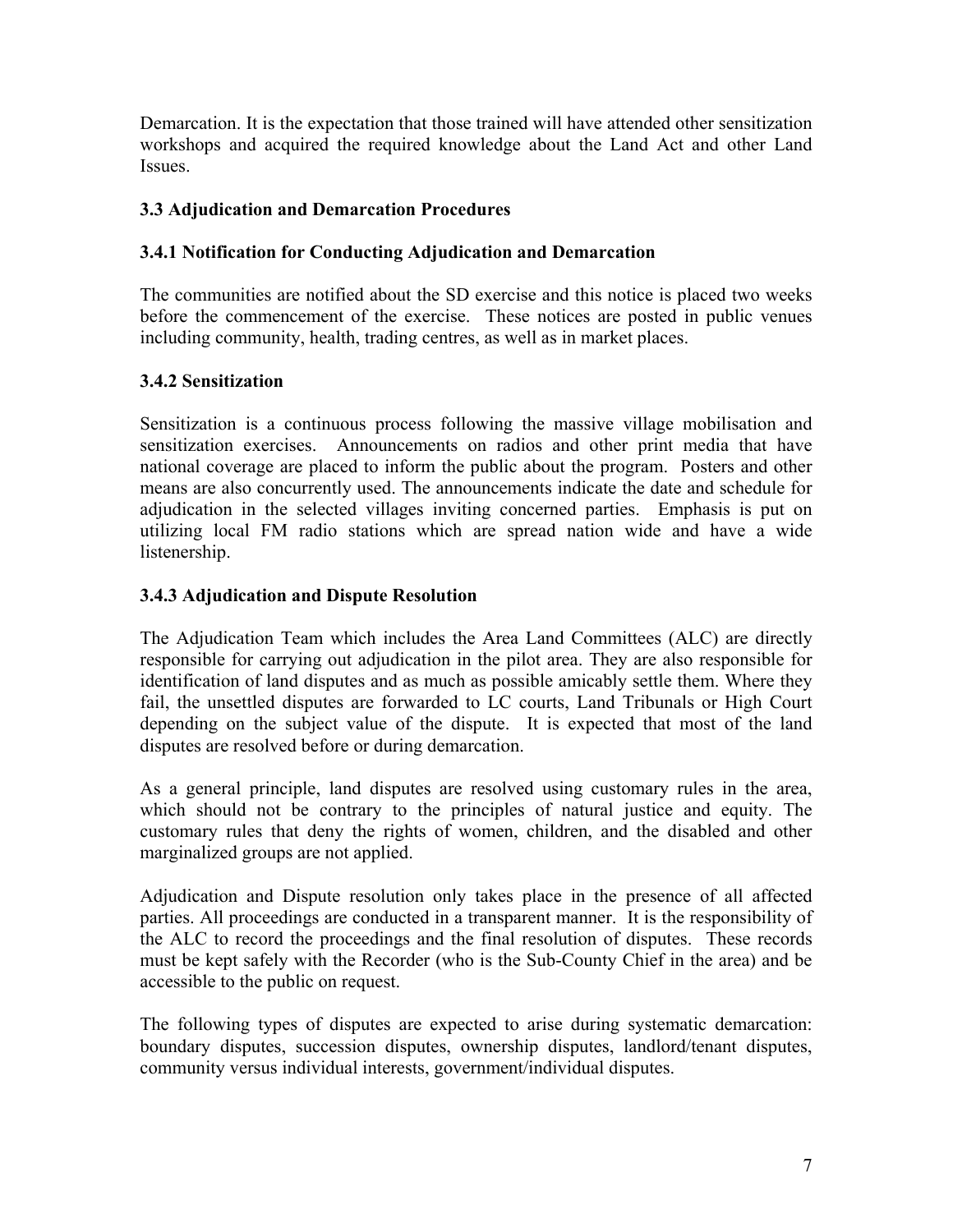**3.4.4 Clearing of Boundaries:** Communities are encouraged to clear their land parcel boundaries at least a week before demarcation begins.

#### **3.4.5 Marking of Boundaries**

Successful boundary marking revolves around two major aspects namely; the team composition and the equipment utilized.

### *Equipment Selection*

It was realized right from the outset that the success of Systematic Demarcation (S.D) would be determined partly by the speed at which field data can be captured, processed, plotted, and incorporated into the National Land Information System.

The equipment must be very user friendly both in data collection and post processing. The need for equipment simplicity is due to the fact that ultimately when S.D rolls out, the staff at the district need not be so highly educated or trained so as to be able to carry on effectively with S.D activities. The mode of operation of the equipment should have no recurrent costs attached for the data correction. Single frequency GPS were found most ideal for SD.

#### *Composition of the Systematic Demarcation Team*

The SD teams are composed of various stakeholders from each of the 5 levels as depicted below.

| Personnel                        | <b>N0.</b> | <b>Duration of involvement</b> |
|----------------------------------|------------|--------------------------------|
| Area Land Committees (ALC)       | 5          | Full time                      |
| Council<br>(LC)<br>Local         |            | Full time (in area village)    |
| Representative                   |            |                                |
| <b>SDTC</b>                      | 2          | Full time                      |
| Parish Women Council Rep.        |            | Full time                      |
| <b>Assistant Land Technician</b> |            | Full time                      |
| DL Officer                       |            | Full-time                      |
| District Land Surveyor           |            | 1 week during the exercise     |
| Lands & Survey Department        |            | 3 days during the exercise.    |
| <b>MWLE</b>                      |            |                                |

In order to ensure completeness of the SD exercise it has been found necessary to co-opt experts from various fields including: Wetlands officials, Physical Planners, Road Engineers, Legal Officers from Administrator General's office.

### **3.4.6 Mode of Operation**

The marking of boundaries is carried out by the Systematic Demarcation Team together with the owners, neighbours and other interested parties.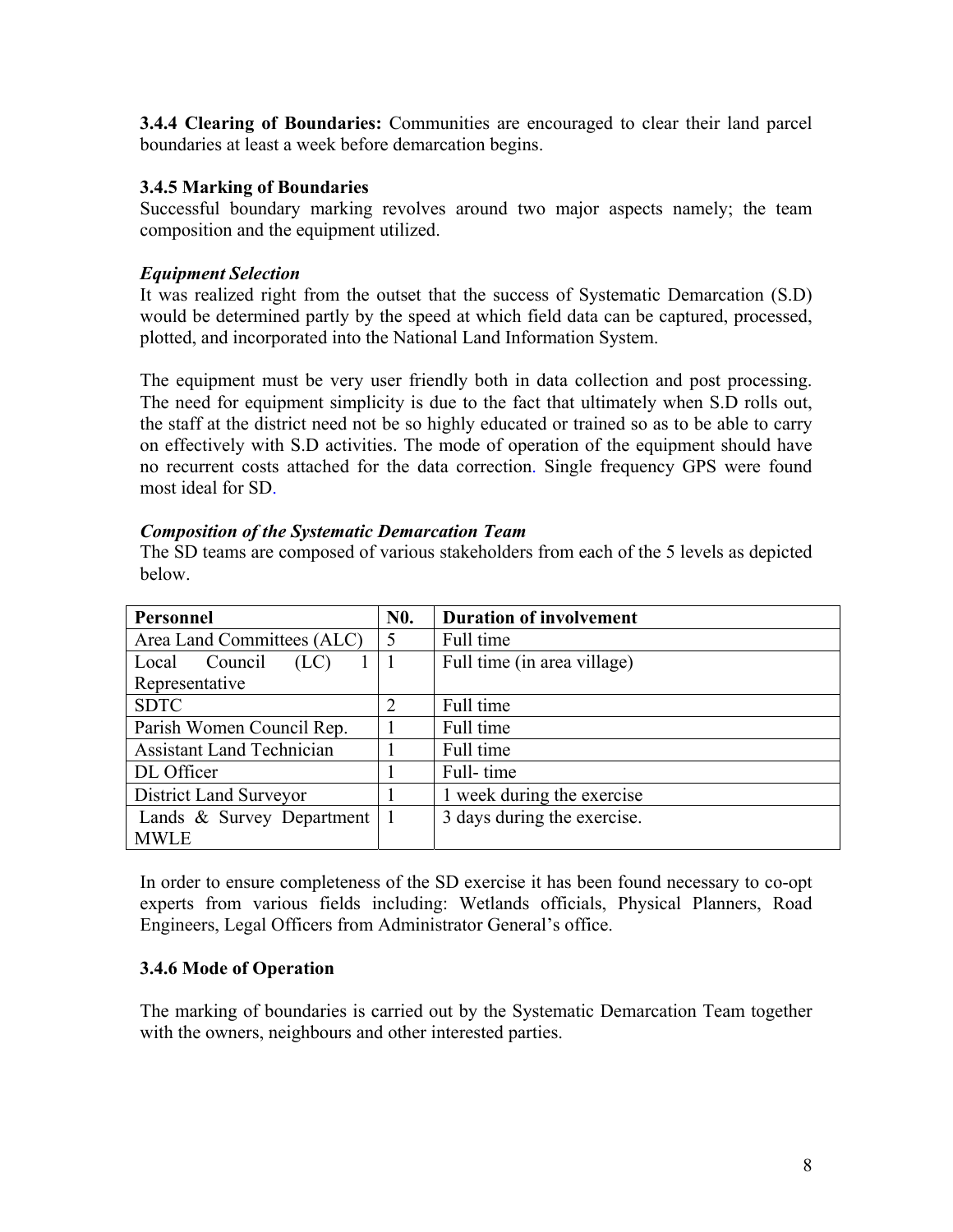The marked boundaries are certified by the owners signing an appropriate Form. Boundaries for tenants on registered land are certified by the registered owner or his/her duly appointed representative (Proxy), the tenant and 2 witnesses.

In the absence of the registered owner, the representative must produce evidence of representation by presenting a legal document (for example powers of attorney or a will). In case there is no legal document to identify the dully appointed and rightful representative, the responsibility of identifying the rightful representative is with the ALC, LCs and elders of the area. All these must append their signatures to the form as key witnesses to evidence of ownership.

# **3.4.7 Measurement**

One of the key elements of SD is to ascertain size and shape of the land parcels. It is therefore important that the SD teams collect uniform data using a uniform unit of measurement for ascertaining the size and shape of the land parcels.

# **3.4.8 Data to be collected on Land Parcels**

A uniform data collection form containing the data as specified below has been developed:

- Name and sex of owner(s)
- Name of spouse (s)
- Address of the owner (s)
- Current use of the land
- Type of Tenure
- Number of people living and depending on the parcel
- Coordinates of the corners/turning points
- Easements (e.g. rights of way, Water points, wells, clay, sand)
- Utilities (e.g. telephones, electricity lines, water pipes, railway lines)
- Permanent structures (rocks, hardwood, trees and buildings)
- Wetlands and other eco-system data
- Names of immediate neighbour (s)
- Other third party rights (e.g. leases,

# **3.4.9 Land Readjustment**

Where there are irregular pieces of land, the SD team encourages the parties to agree on land readjustment, using the principle of 'give and take' to eliminate irregular corners.

# **3.4 Other Activities**

Other activities that need to be carried out to ensure success and completeness of the SD exercise include: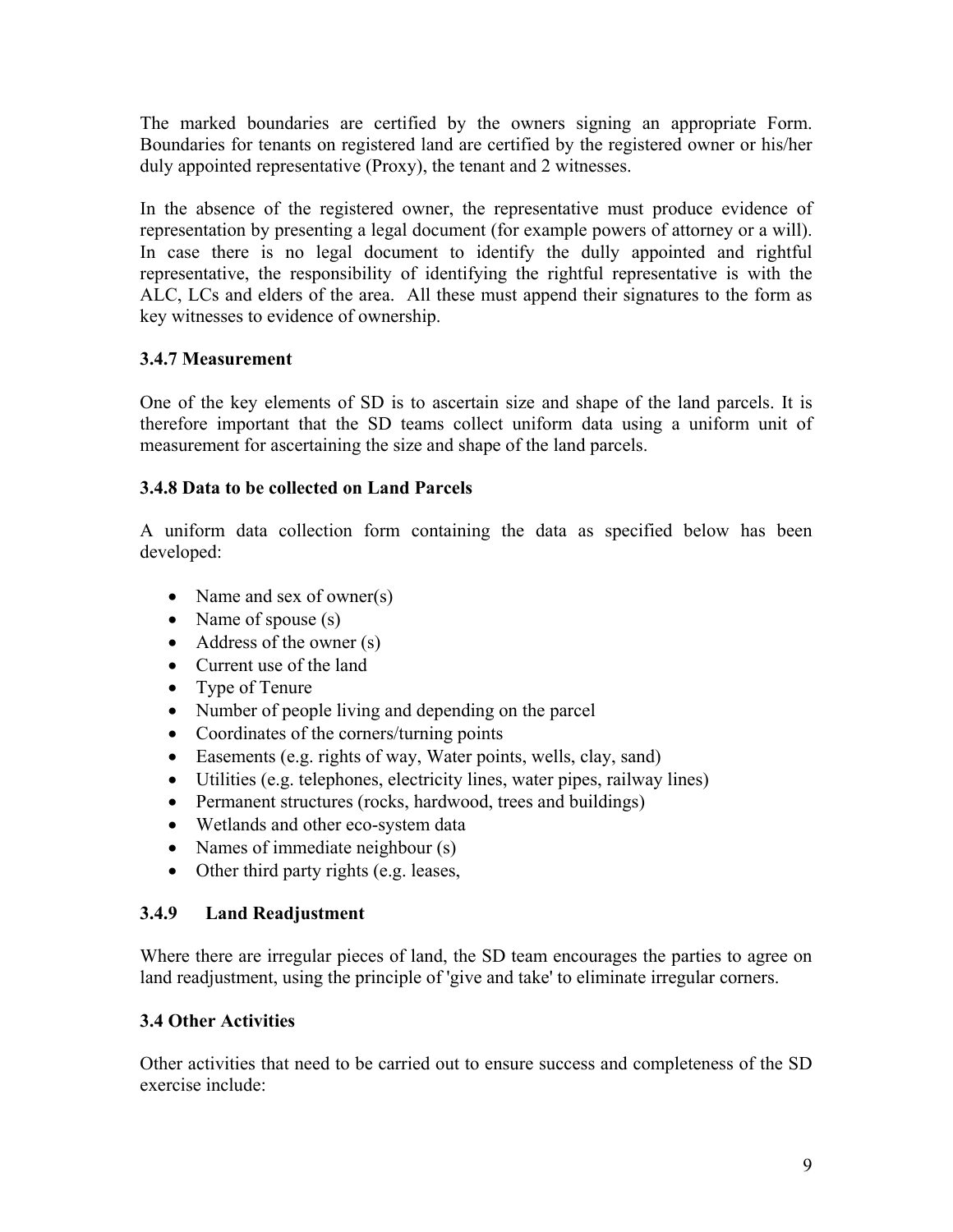- Topographic Survey of Trading Centers for Physical Planning purposes
- Editing of Information
- Public Display after drawing of cadastral maps

### **4.0 Achievements of Systematic Demarcation**

#### **4.1 Achievements of the Ministry**

- Developed Guidelines for Systematic Demarcation
- Developed Training Manual for SD
- Developed Sensitisation materials for SD
- Translated Sensitisation Material into local languages
- Trained personnel in GPS applications for SD in University of Florida
- Together with Data Grid Inc., customized GPS equipment for use in SD
- Started the process of development of a database management system to ease data collection and management of SD data
- Most of the land disputes were resolved
- Topographic surveys were carried out for physical planning of the trading centers in the area
- Exposed to all stakeholders including policy makers the need to come up with guidelines on for example: Restriction on parcel sizes, provision of access to parcels,
- Finally the SD in Rukarango enabled the staff of MWLE acquire vital learning experiences that are being studied and bettered to enable SD in the other parts of the country to be implemented
- **4.2 Achievements in Rukarango Parish** *(the first pilot***)** found in Western Uganda with diverse tenure arrangements and environmental issues.
- Information was collected on who owns what piece of land and where, for a total of 2419 parcels of land. As a result of work carried out, spatial information was generated for 2419 land parcels.
- 40 local people were trained in skills of participatory dispute resolution and adjudication.
- Land conflicts resulting from boundaries and encroachment have reduced to zero.
- Enhanced security of tenure especially among spouses. Women's land rights are much clearer and well defined.
- Succession planning has been enhanced such that the person granting land under the will knows exactly the size of parcel being alienated and subsequently no conflicts arise in inheritance.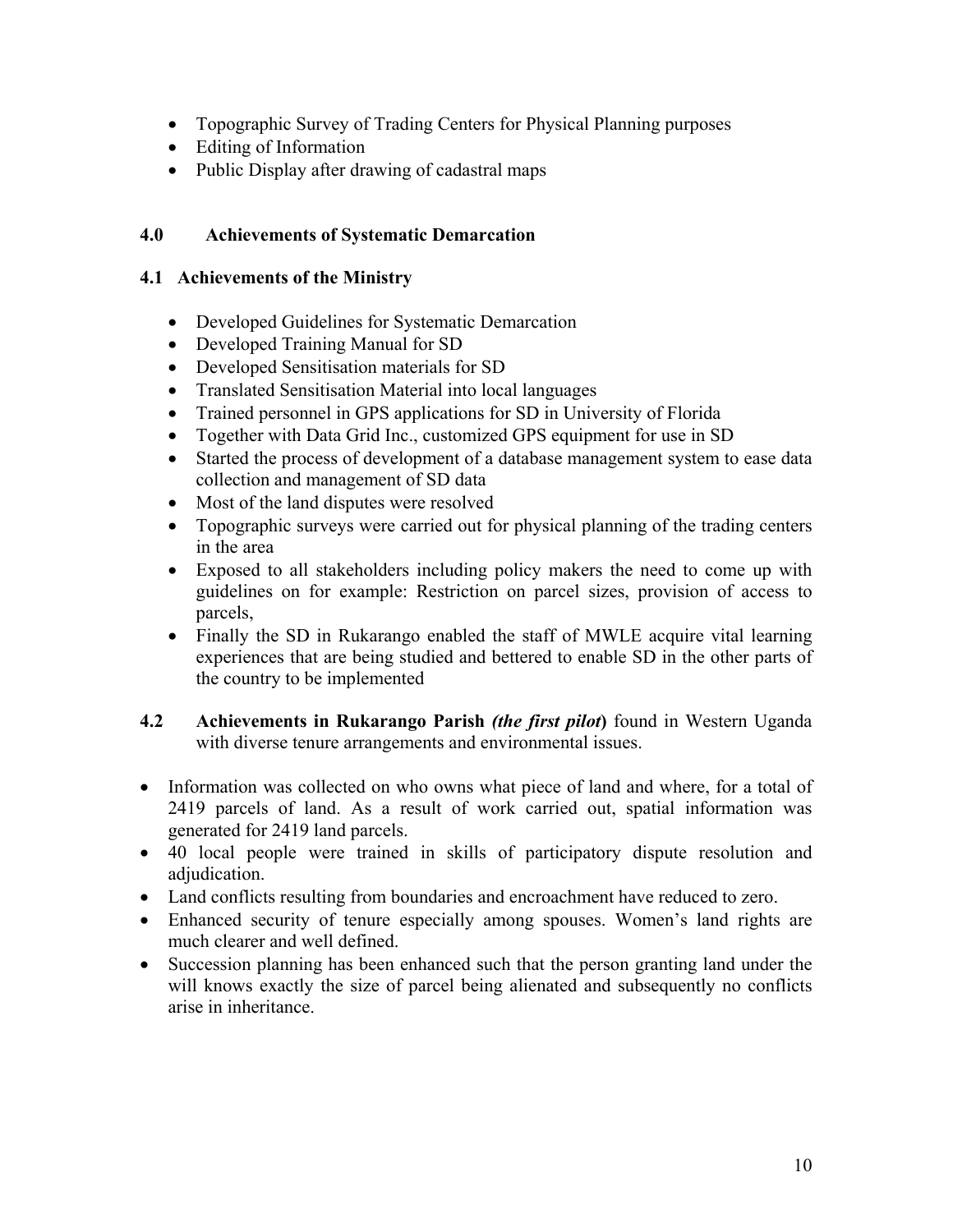### **5.0 Other Pilots:**

- *Masaka Pilot* (Southern Uganda Predominantly Mailo system of land holding with tenants by occupancy and succession and inheritance issues) .Mobilisation and Sensitisation has been carried out but work is pending sorting out inheritance issues.
- *Soroti Pilot* (Eastern Uganda predominantly customary tenure) Mobilisation and Sensitisation has been carried out, but after some interruption, work is due to resume using upgraded equipment and updated procedures.

#### **6.0. Challenges**

- Capacity both in terms of personnel and equipment to deliver services for Systematic Demarcation
- Inheritance issues in areas where Land Registers are not up to date
- Ability of all stakeholders to take up their roles and responsibilities
- Sorting out complex issues related to previously unsurveyed parcels

#### *Table 1: Other Challenges to Systematic Demarcation*

| <b>Challenges</b>                                    | <b>Possible Solutions and/or Safeguards</b>                                                                                                                                      |
|------------------------------------------------------|----------------------------------------------------------------------------------------------------------------------------------------------------------------------------------|
| Require acceptance<br>collaboration of the community | and Mass mobilization and sensitization                                                                                                                                          |
| Initial cost very high                               | Initial central government funding                                                                                                                                               |
| Suspicion and distrust                               | Transparency, timeliness, adequate sensitization<br>and inclusion of local/traditional leaders                                                                                   |
| Uncooperative individuals                            | Focused sensitization, local participation                                                                                                                                       |
| Sabotage and politicization                          | Involve all stakeholders, massive sensitisation by<br>local leaders.                                                                                                             |
| Sustainability                                       | Build capacity of each individual district to<br>gradually carry on with the SD. Also all due<br>effort should made to involve<br><b>as</b><br>many<br>stakeholders as possible. |

#### **7. WAY FORWARD**

The following activities have been planned:

- Development of a database management system
- 6 new demarcation areas, baselines carried out, ready to start
- Certification or Registration of land rights
- Possibility of scaling up under World Bank Project private sector involvement